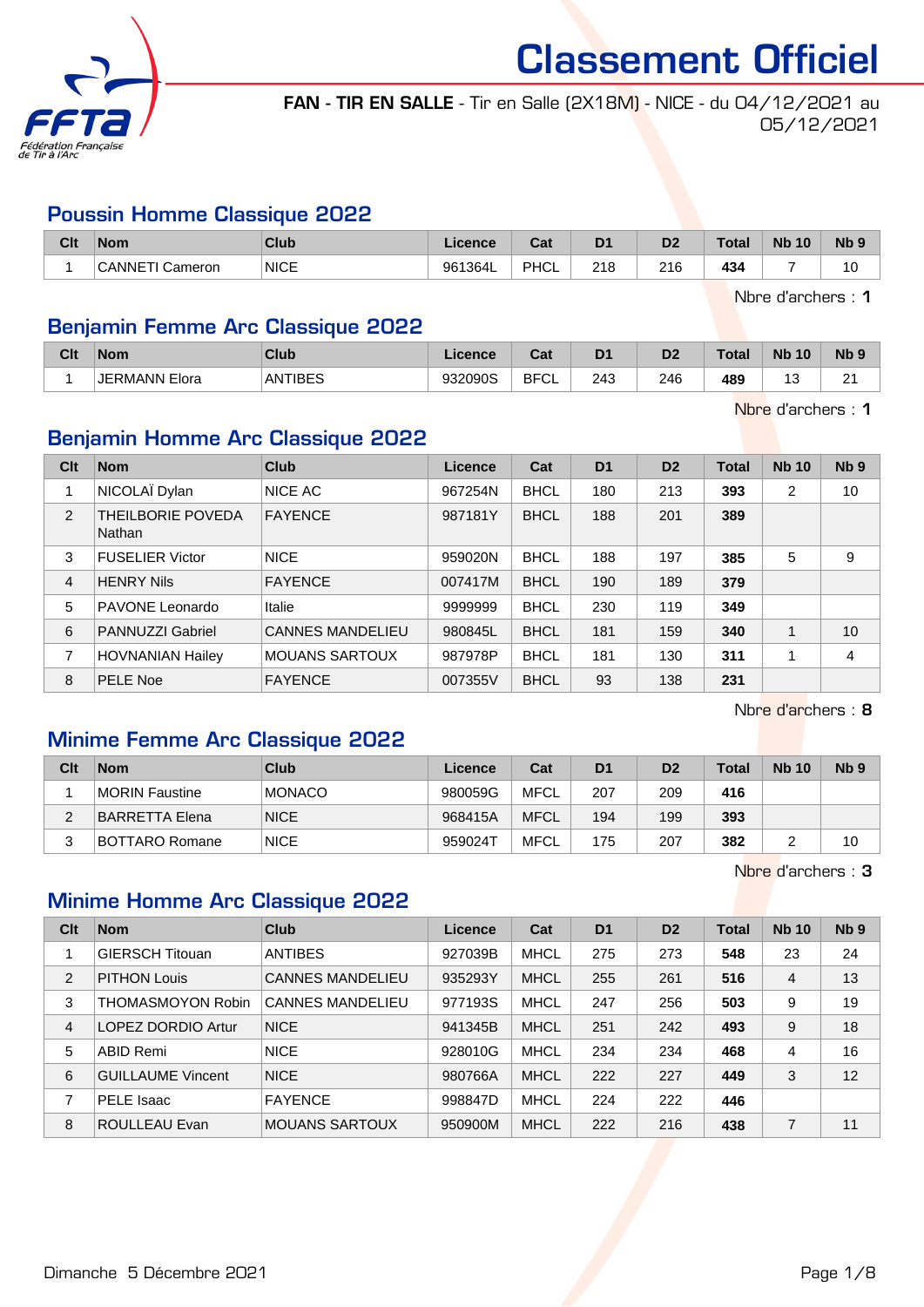

FAN - TIR EN SALLE - Tir en Salle (2X18M) - NICE - du 04/12/2021 au 05/12/2021

# Minime Homme Arc Classique 2022 (Suite)

| Clt | <b>Nom</b>              | Club                    | Licence | Cat         | D <sub>1</sub> | D <sub>2</sub> | Total | <b>Nb 10</b> | Nb <sub>9</sub> |
|-----|-------------------------|-------------------------|---------|-------------|----------------|----------------|-------|--------------|-----------------|
| 9   | ROSATI Mario            | Italie                  | 9999999 | MHCL        | 208            | 201            | 409   |              | 9               |
| 10  | <b>PERRONE Milan</b>    | <b>CANNES MANDELIEU</b> | 983884P | <b>MHCL</b> | 203            | 198            | 401   |              |                 |
| 11  | <b>SAKALOFF Eymeric</b> | <b>NICE</b>             | 906569B | <b>MHCL</b> | 176            | 194            | 370   |              | 11              |
| 12  | _EDENT Noah             | <b>MOUANS SARTOUX</b>   | 006397D | <b>MHCL</b> | 177            | 154            | 331   |              | 4               |

Nbre d'archers : 12

# Cadet Femme Arc Classique 2022

| Clt            | <b>Nom</b>           | Club                    | Licence | Cat         | D <sub>1</sub> | D <sub>2</sub> | <b>Total</b> | <b>Nb 10</b> | Nb <sub>9</sub> |
|----------------|----------------------|-------------------------|---------|-------------|----------------|----------------|--------------|--------------|-----------------|
|                | <b>HERANT Clara</b>  | <b>CANNES MANDELIEU</b> | 958140G | CFCL        | 261            | 259            | 520          | 15           | 20              |
| $\mathfrak{p}$ | <b>SMITH Coline</b>  | <b>ANTIBES</b>          | 900441R | <b>CFCL</b> | 240            | 264            | 504          | 11           | 24              |
| 3              | <b>BOURET Melina</b> | <b>NICE</b>             | 915063J | CFCL        | 225            | 229            | 454          | 6            | 13              |
| 4              | LEUNG Wing Shan      | <b>ANTIBES</b>          | 897264M | CFCL        | 180            | 217            | 397          | 5            | 8               |
| 5              | <b>MAHIEU Nina</b>   | <b>MOUANS SARTOUX</b>   | 006394A | CFCL        | 141            | 155            | 296          | 2            | 3               |

Nbre d'archers : 5

# Cadet Homme Arc Classique 2022

| C <sub>lt</sub> | <b>Nom</b>                                | <b>Club</b>             | <b>Licence</b> | Cat         | D <sub>1</sub> | D <sub>2</sub> | <b>Total</b> | <b>Nb 10</b>   | N <sub>b</sub> <sub>9</sub> |
|-----------------|-------------------------------------------|-------------------------|----------------|-------------|----------------|----------------|--------------|----------------|-----------------------------|
| 1               | CASSINI Giacomo                           | Italie                  | 9999999        | <b>CHCL</b> | 275            | 270            | 545          | 20             | 27                          |
| 2               | <b>SAUGNAC Adrien</b>                     | <b>NICE</b>             | 823702D        | <b>CHCL</b> | 267            | 276            | 543          | 18             | 29                          |
| 3               | <b>BEN Simon</b>                          | <b>MOUANS SARTOUX</b>   | 926490E        | <b>CHCL</b> | 260            | 281            | 541          | 12             | 28                          |
| 4               | <b>BAILLION Jeremy</b>                    | <b>MOUANS SARTOUX</b>   | 949600Z        | <b>CHCL</b> | 263            | 266            | 529          | 19             | 19                          |
| 5               | <b>FOCKE DE</b><br><b>BEAUCOURT Soren</b> | <b>NICE</b>             | 889608R        | <b>CHCL</b> | 254            | 255            | 509          | 15             | 17                          |
| 6               | <b>PATTIER Yanis</b>                      | <b>MENTON</b>           | 960965C        | <b>CHCL</b> | 250            | 239            | 489          | 10             | 13                          |
| 7               | AYGEN Can                                 | <b>MOUANS SARTOUX</b>   | 953123D        | <b>CHCL</b> | 249            | 236            | 485          | 8              | 17                          |
| 8               | <b>PESCINI Killian</b>                    | <b>CANNES MANDELIEU</b> | 978879Z        | <b>CHCL</b> | 232            | 250            | 482          | $\overline{7}$ | 18                          |
| 9               | LEVEQUE Timothy                           | <b>NICE</b>             | 003195Y        | <b>CHCL</b> | 237            | 227            | 464          | $\overline{7}$ | 13                          |
| 10              | <b>HARY Axel</b>                          | <b>MOUANS SARTOUX</b>   | 970995E        | <b>CHCL</b> | 215            | 207            | 422          | 6              | 11                          |
| 11              | <b>BARRETTA Renato</b>                    | <b>NICE</b>             | 963595L        | <b>CHCL</b> | 158            | 184            | 342          | $\mathbf{1}$   | 8                           |
| 12 <sup>2</sup> | <b>VANIS Quentin</b>                      | <b>MONACO</b>           | 980066P        | <b>CHCL</b> | 118            | 218            | 336          | 5              | $\overline{4}$              |
| 13              | <b>BARKATS Maxime</b>                     | <b>NICE</b>             | 873964L        | <b>CHCL</b> | 145            | 169            | 314          |                | 9                           |

Nbre d'archers : 13

# Junior Femme Arc Classique 2022

| Clt | <b>Nom</b>             | Club                    | Licence | Cat         | D <sub>1</sub> | D <sub>2</sub> | <b>Total</b> | <b>Nb 10</b> | N <sub>b</sub> <sub>9</sub> |
|-----|------------------------|-------------------------|---------|-------------|----------------|----------------|--------------|--------------|-----------------------------|
|     | MENARDO GUZMAN<br>Luna | MOUANS SARTOUX          | 782299A | <b>JFCL</b> | 272            | 270            | 542          | 22           | 24                          |
|     | LIAUDOIS Fanny         | <b>CANNES MANDELIEU</b> | 958141H | JFCL        | 253            | 249            | 502          | 14           | 15                          |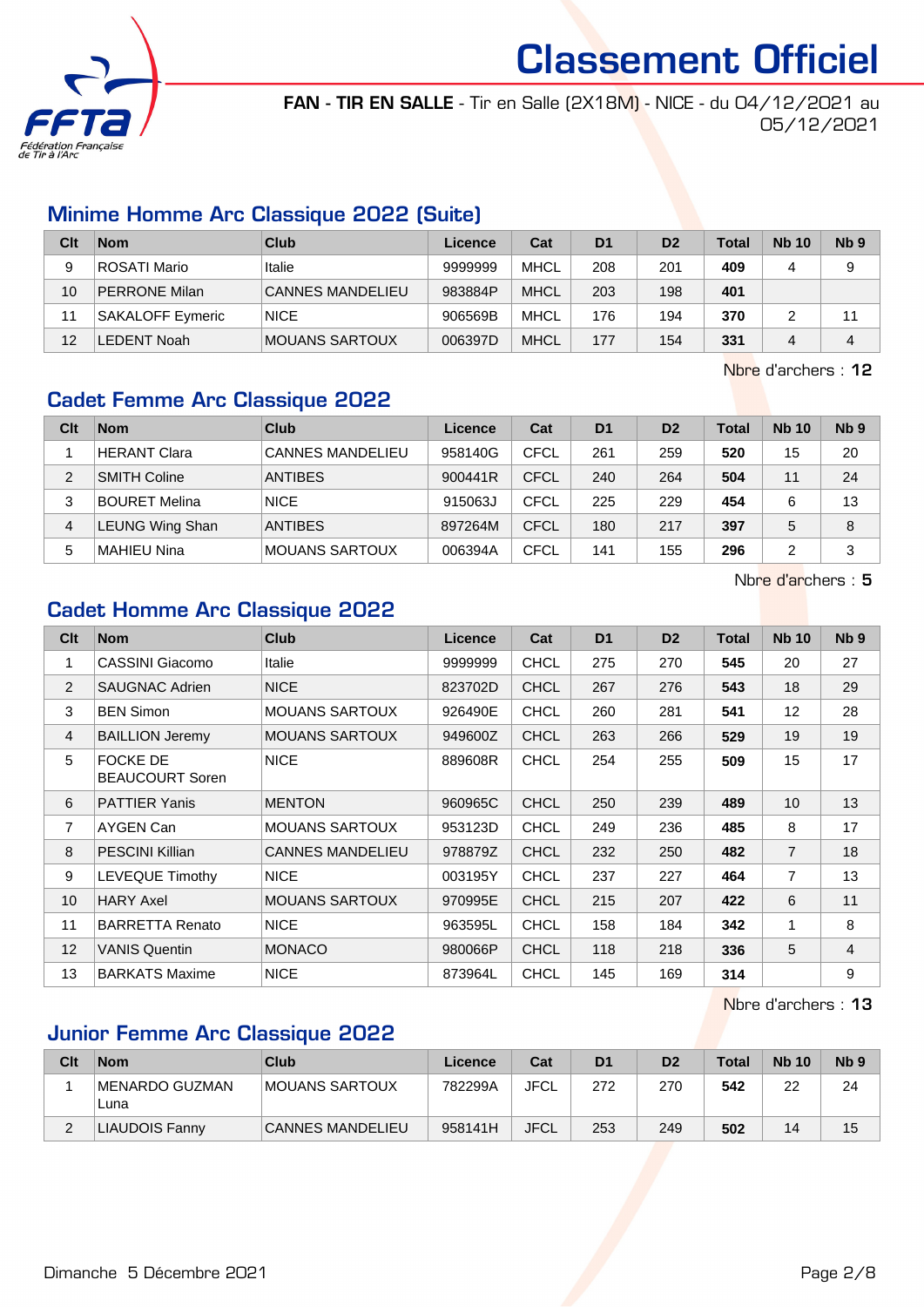

FAN - TIR EN SALLE - Tir en Salle (2X18M) - NICE - du 04/12/2021 au 05/12/2021

## Junior Femme Arc Classique 2022 (Suite)

| Clt | <b>Nom</b>        | Club          | Licence | Cat         | D <sub>1</sub> | D <sub>2</sub> | Total | <b>Nb 10</b> | N <sub>b</sub> <sub>9</sub> |
|-----|-------------------|---------------|---------|-------------|----------------|----------------|-------|--------------|-----------------------------|
|     | VIELLARD Mathilde | NICE AC       | 972239G | <b>JFCL</b> | 200            | 188            | 388   |              | 10                          |
|     | BIANCALANA Sarah  | <b>NICE</b>   | 883742P | <b>JFCL</b> | 190            | 192            | 382   |              |                             |
| 5   | ∣MALHEURTY Chloe  | <b>MONACO</b> | 980075Z | <b>JFCL</b> | 158            | 187            | 345   |              |                             |

Nbre d'archers : 5

# Junior Homme Arc Classique 2022

| Clt    | <b>Nom</b>            | Club   | Licence | Cat         | D <sub>1</sub> | D <sub>2</sub> | Total | <b>Nb 10</b> | Nb <sub>9</sub> |
|--------|-----------------------|--------|---------|-------------|----------------|----------------|-------|--------------|-----------------|
|        | GUGOLE Lorenzo        | Italie | 9999999 | <b>JHCL</b> | 212            | 234            | 446   |              | 19              |
| $\sim$ | <b>TAIBI Leonardo</b> | Italie | 9999999 | JHCL        | 186            | 189            | 375   | -            |                 |

Nbre d'archers : 2

# Senior 1 Femme Arc Classique 2022

| Clt | <b>Nom</b>            | Club           | Licence | Cat                | D <sub>1</sub> | D <sub>2</sub> | <b>Total</b> | <b>Nb 10</b> | N <sub>b</sub> <sub>9</sub> |
|-----|-----------------------|----------------|---------|--------------------|----------------|----------------|--------------|--------------|-----------------------------|
|     | <b>BAILLION Laure</b> | MOUANS SARTOUX | 751324G | S <sub>1</sub> FCL | 269            | 272            | 541          | 20           | 24                          |
|     | DESIRY Nora           | <b>ANTIBES</b> | 886129J | S <sub>1</sub> FCL | 237            | 247            | 484          |              | 24                          |
|     | <b>LEGAIT Michele</b> | MOUANS SARTOUX | 777329Y | S <sub>1</sub> FCL | 243            | 231            | 474          | 12           | 44                          |

Nbre d'archers : 3

# Senior 1 Homme Arc Classique 2022

| Clt | <b>Nom</b>                 | <b>Club</b>             | Licence | Cat                | D <sub>1</sub> | D <sub>2</sub> | <b>Total</b> | <b>Nb 10</b>   | Nb <sub>9</sub> |
|-----|----------------------------|-------------------------|---------|--------------------|----------------|----------------|--------------|----------------|-----------------|
| 1   | <b>BEDROSSIAN Bryan</b>    | <b>CANNES MANDELIEU</b> | 628764P | S1HCL              | 293            | 295            | 588          | 49             | 10              |
| 2   | <b>HERLICQ Sam</b>         | <b>MOUANS SARTOUX</b>   | 749893B | S1HCL              | 289            | 289            | 578          | 39             | 20              |
| 3   | <b>KREJ Gregory</b>        | <b>MOUANS SARTOUX</b>   | 602879D | S1HCL              | 284            | 285            | 569          | 35             | 19              |
| 4   | AHMED AISSA Laurian        | <b>MOUANS SARTOUX</b>   | 887311U | S1HCL              | 275            | 289            | 564          | 33             | 21              |
| 5   | <b>LEROY Benjamin</b>      | <b>CANNES MANDELIEU</b> | 634452X | S1HCL              | 258            | 285            | 543          | 25             | 24              |
| 6   | <b>CAILLARD Jeremy</b>     | <b>CANNES MANDELIEU</b> | 410073G | S <sub>1</sub> HCL | 260            | 268            | 528          | 15             | 26              |
| 7   | DAMIANO Anthony            | <b>MOUANS SARTOUX</b>   | 997090U | S <sub>1</sub> HCL | 221            | 230            | 451          | 11             | 10              |
| 8   | <b>CIAMARITANO Filippo</b> | Italie                  | 9999999 | S1HCL              | 208            | 222            | 430          | $\overline{4}$ | 15              |
| 9   | <b>BAILET Ludovic</b>      | <b>NICE</b>             | 944412K | S <sub>1</sub> HCL | 203            | 222            | 425          | 5              | 9               |
| 10  | NICOT Sebastien            | <b>NICE</b>             | 996293C | S1HCL              | 198            | 137            | 335          | 2              | 5               |

Nbre d'archers : 10

# Senior 2 Femme Arc Classique 2022

| Clt | <b>Nom</b>             | Club                                     | Licence | Cat                | D <sub>1</sub> | D <sub>2</sub> | <b>Total</b> | <b>Nb 10</b> | Nb <sub>9</sub> |
|-----|------------------------|------------------------------------------|---------|--------------------|----------------|----------------|--------------|--------------|-----------------|
|     | SCHIEL Cecile          | IMOUANS SARTOUX                          | 8442547 | S <sub>2</sub> FCL | 254            | 264            | 518          | 16           | 21              |
| 2   | TASCHER Nadege         | <b>ROQUEBRUNE</b><br><b>S/ARGENS CIE</b> | 926278Z | S <sub>2</sub> FCL | 253            | 240            | 493          | 44           | 17              |
|     | <b>SAKALOFF Sabine</b> | <b>NICE</b>                              | 931042C | S2FCL              | 252            | 241            | 493          | 10           | 15              |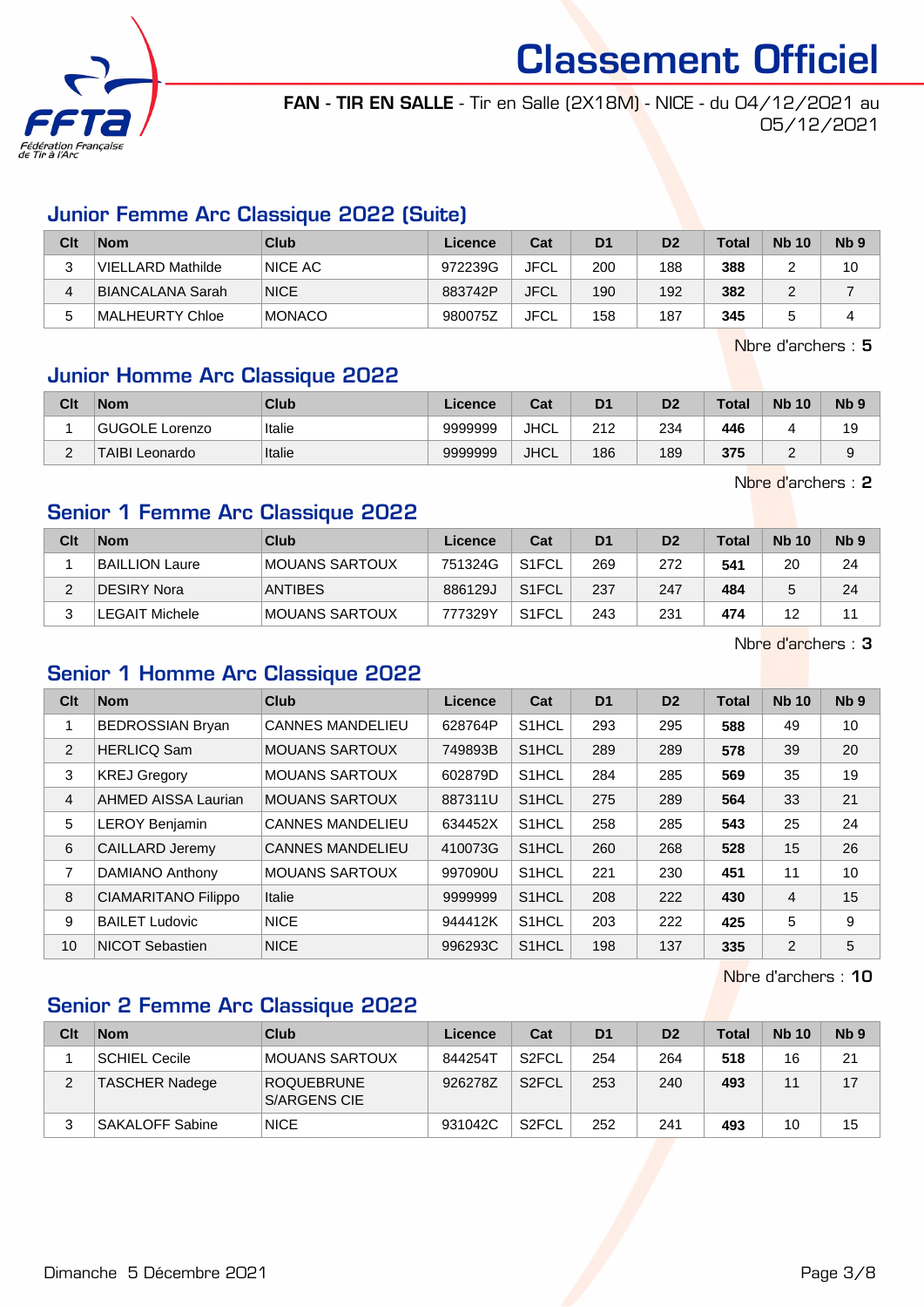

FAN - TIR EN SALLE - Tir en Salle (2X18M) - NICE - du 04/12/2021 au 05/12/2021

# Senior 2 Femme Arc Classique 2022 (Suite)

| Clt | <b>Nom</b>                | Club                              | Licence | Cat                | D <sub>1</sub> | D <sub>2</sub> | Total | <b>Nb 10</b> | Nb <sub>9</sub> |
|-----|---------------------------|-----------------------------------|---------|--------------------|----------------|----------------|-------|--------------|-----------------|
| 4   | DUCHENE Michelle          | <b>NICE AC</b>                    | 973141M | S <sub>2</sub> FCL | 232            | 227            | 459   | 6            | 13              |
| 5   | PASTORINO Cecilia         | Italie                            | 9999999 | S <sub>2</sub> FCL | 224            | 233            | 457   | 6            | 15              |
| 6   | RICHARD Karine            | <b>ROQUEBRUNE</b><br>S/ARGENS CIE | 841935X | S <sub>2</sub> FCL | 222            | 231            | 453   |              | 14              |
|     | <b>SIMONET Delphine</b>   | <b>ANTIBES</b>                    | 016621S | S <sub>2</sub> FCL | 218            | 215            | 433   | 2            | 13              |
| 8   | <b>STENGHEL Catherine</b> | <b>CANNES MANDELIEU</b>           | 937283L | S <sub>2</sub> FCL | 194            | 202            | 396   | 2            | 13              |

Nbre d'archers : 8

# Senior 2 Homme Arc Classique 2022

| Clt            | <b>Nom</b>                   | <b>Club</b>             | <b>Licence</b> | Cat                | D <sub>1</sub> | D <sub>2</sub> | <b>Total</b> | <b>Nb 10</b>   | N <sub>b</sub> <sub>9</sub> |
|----------------|------------------------------|-------------------------|----------------|--------------------|----------------|----------------|--------------|----------------|-----------------------------|
| 1              | <b>GOSSELIN Franck</b>       | TRANS EN PROVENCE       | 895490J        | S <sub>2</sub> HCL | 265            | 266            | 531          | 18             | 24                          |
| 2              | <b>FOCKE Dirk</b>            | <b>NICE</b>             | 685112M        | S2HCL              | 259            | 260            | 519          | 18             | 16                          |
| 3              | TSYREMPILOV Dorzho           | <b>MONACO</b>           | 997977H        | S <sub>2</sub> HCL | 257            | 262            | 519          | 13             | 23                          |
| $\overline{4}$ | <b>CASSINI Vittorio</b>      | <b>Italie</b>           | 9999999        | S2HCL              | 256            | 257            | 513          | 16             | 17                          |
| 5              | <b>HERANT Sebastien</b>      | <b>CANNES MANDELIEU</b> | 958139F        | S2HCL              | 249            | 237            | 486          | 14             | 16                          |
| 6              | <b>FIANDRINO Christian</b>   | Italie                  | 9999999        | S2HCL              | 211            | 255            | 466          | 5              | 18                          |
| 7              | <b>GINESY Serge</b>          | <b>NICE</b>             | 963186S        | S2HCL              | 233            | 223            | 456          | $\overline{7}$ | 14                          |
| 8              | <b>MAHIEU David</b>          | <b>MOUANS SARTOUX</b>   | 006390W        | S2HCL              | 216            | 235            | 451          | 8              | 9                           |
| 9              | <b>LEMOINE Jean Philippe</b> | <b>MENTON</b>           | 944679A        | S <sub>2</sub> HCL | 221            | 219            | 440          | 3              | 13                          |
| 10             | <b>DURAND Bruno</b>          | <b>MONACO</b>           | 872819S        | S2HCL              | 199            | 230            | 429          | $\overline{4}$ | 18                          |
| 11             | <b>SEDINSKI Willy</b>        | <b>CANNES MANDELIEU</b> | 930386P        | S2HCL              | 206            | 186            | 392          | 6              | 8                           |
| 12             | <b>GAUTHROT Florian</b>      | NICE AC                 | 005713K        | S2HCL              | 181            | 164            | 345          | 3              | 2                           |
| 13             | <b>THEILBORIE Christophe</b> | <b>FAYENCE</b>          | 012579Y        | S <sub>2</sub> HCL | 164            | 181            | 345          | $\mathbf 1$    | $\overline{7}$              |

Nbre d'archers : 13

# Senior 3 Femme Arc Classique 2022

| Clt | <b>Nom</b>                 | Club    | Licence | ⊶ ∼<br>ua   | D <sub>1</sub> | ng. | Total | <b>Nb 10</b> | Nb <sub>9</sub> |
|-----|----------------------------|---------|---------|-------------|----------------|-----|-------|--------------|-----------------|
|     | <b>ESCOFFIER Christine</b> | ANTIBES | 841076N | S3FCI<br>◡∟ | 269            | 269 | 538   | 20           | $\sim$<br>ںے    |

Nbre d'archers : 1

# Senior 3 Homme Arc Classique 2022

| Clt | <b>Nom</b>                  | Club                  | Licence | Cat   | D <sub>1</sub> | D <sub>2</sub> | Total | <b>Nb 10</b> | Nb <sub>9</sub> |
|-----|-----------------------------|-----------------------|---------|-------|----------------|----------------|-------|--------------|-----------------|
|     | PHILIZOT Jean Marie         | <b>MOUANS SARTOUX</b> | 328241J | S3HCL | 255            | 262            | 517   | 14           | 19              |
| 2   | <b>BOIS Patrice</b>         | <b>MENTON</b>         | 839299G | S3HCL | 255            | 242            | 497   | 11           | 17              |
| 3   | <b>HOOG Richard</b>         | <b>MENTON</b>         | 075558D | S3HCL | 248            | 240            | 488   | 9            | 18              |
| 4   | <b>JAHIER Jean Philippe</b> | <b>MOUANS SARTOUX</b> | 908345G | S3HCL | 231            | 251            | 482   | 12           | 15              |
| 5   | <b>DECLEVES Christian</b>   | <b>LORGUES</b>        | 895591U | S3HCL | 239            | 239            | 478   | 5            | 17              |
| 6   | DAHMAN Nordine              | <b>LORGUES</b>        | 912538P | S3HCL | 239            | 225            | 464   | 12           | 14              |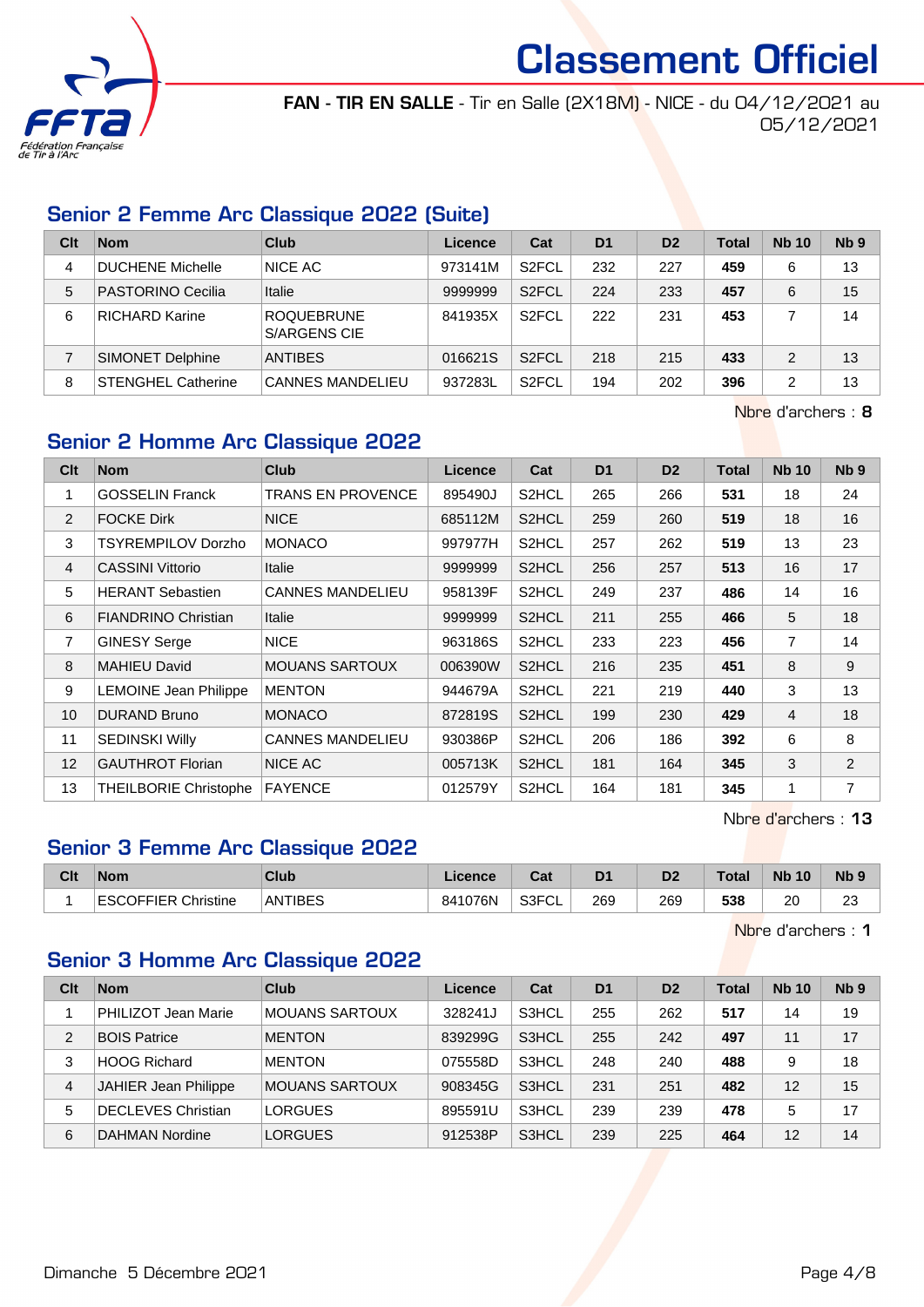

FAN - TIR EN SALLE - Tir en Salle (2X18M) - NICE - du 04/12/2021 au 05/12/2021

# Senior 3 Homme Arc Classique 2022 (Suite)

| Clt | <b>Nom</b>           | Club           | Licence | Cat   | D <sub>1</sub> | D2  | <b>Total</b> | <b>Nb 10</b> | Nb <sub>9</sub> |
|-----|----------------------|----------------|---------|-------|----------------|-----|--------------|--------------|-----------------|
|     | <b>HYON Philippe</b> | <b>ANTIBES</b> | 993843P | S3HCL | 212            | 216 | 428          |              | 13              |
|     | BALDIN Jean Louis    | <b>NICE AC</b> | 003304S | S3HCL | 208            | 211 | 419          |              | 12              |

Nbre d'archers : 8

## Junior Homme Arc à Poulies 2022

| Clt    | <b>Nom</b>                | Club           | Licence | Cat         | D1  | D <sub>2</sub> | <b>Total</b> | <b>Nb 10</b> | N <sub>b</sub> <sub>9</sub> |
|--------|---------------------------|----------------|---------|-------------|-----|----------------|--------------|--------------|-----------------------------|
|        | <b>ARMANINI Sebastien</b> | <b>NICE AC</b> | 800746B | <b>JHCO</b> | 293 | 292            | 585          | 45           | 15                          |
| $\sim$ | BERTHET Dvlan             | <b>NICE AC</b> | 850835W | JHCO        | 284 | 290            | 574          | วว<br>تٽ     | 27<br><u>_</u>              |

Nbre d'archers : 2

## Senior 1 Homme Arc a Poulies 2022

| Clt | <b>Nom</b>         | Club           | $\mathcal{L}$ icence | Cat                | D <sub>1</sub> | D <sub>2</sub> | Total | <b>Nb 10</b>   | N <sub>b</sub> <sub>9</sub> |
|-----|--------------------|----------------|----------------------|--------------------|----------------|----------------|-------|----------------|-----------------------------|
|     | <b>KEMP Xavier</b> | <b>MONACO</b>  | 789999V              | S <sub>1</sub> HCO | 273            | 282            | 555   | 19             | 37                          |
| -   | BAULEO Mickael     | MOUANS SARTOUX | 795733C              | S <sub>1</sub> HCO | 272            | 282            | 554   | n,<br><u>_</u> | 34                          |

Nbre d'archers : 2

## Senior 2 Homme Arc à Poulies 2022

| Clt | <b>Nom</b>                               | Club                    | Licence | Cat                            | D <sub>1</sub> | D <sub>2</sub> | <b>Total</b> | <b>Nb 10</b> | Nb <sub>9</sub> |
|-----|------------------------------------------|-------------------------|---------|--------------------------------|----------------|----------------|--------------|--------------|-----------------|
|     | BUTHIAUX Eric                            | NICE AC                 | 728972L | S <sub>2</sub> HCO             | 285            | 293            | 578          | 38           | 22              |
| 2   | METREAU Jean Francois   PUGET SUR ARGENS |                         | 286365S | S <sub>2</sub> H <sub>CO</sub> | 287            | 287            | 574          | 34           | 26              |
| 3   | <b>BOUTIN Laurent</b>                    | <b>SAINTE MAXIME</b>    | 608536C | S <sub>2</sub> H <sub>CO</sub> | 273            | 279            | 552          | 21           | 38              |
| 4   | <b>MARTIN Christophe</b>                 | <b>MENTON</b>           | 818930S | S <sub>2</sub> HCO             | 270            | 279            | 549          | 17           | 37              |
| 5   | CARISTO Claude                           | <b>PUGET SUR ARGENS</b> | 023153S | S <sub>2</sub> HCO             | 268            | 278            | 546          | 14           | 38              |

Nbre d'archers : 5

# Senior 3 Homme Arc à Poulies 2022

| Clt | <b>Nom</b>              | Club                              | Licence | Cat   | D <sub>1</sub> | D <sub>2</sub> | Total | <b>Nb 10</b> | Nb <sub>9</sub> |
|-----|-------------------------|-----------------------------------|---------|-------|----------------|----------------|-------|--------------|-----------------|
|     | PERROUX Jean Louis      | <b>ANTIBES</b>                    | 253176S | S3HCO | 283            | 285            | 568   | 31           | 26              |
| 2   | <b>GRANDJEAN Luc</b>    | ROQUEBRUNE<br><b>S/ARGENS CIE</b> | 601278N | S3HCO | 282            | 274            | 556   | 18           | 44              |
| 3   | FOTI Michele            | Italie                            | 9999999 | S3HCO | 266            | 273            | 539   | 10           | 40              |
| 4   | <b>BORTOLUSSI Loris</b> | <b>MENTON</b>                     | 940011B | S3HCO | 253            | 269            | 522   | 10           | 33              |

Nbre d'archers : 4

# Adultes Femme Bare Bow 2022

| Clt | <b>Nom</b>                | Club                    | Licence | Cat                | D <sub>1</sub> | D <sub>2</sub> | <b>Total</b> | <b>Nb 10</b> | Nb <sub>9</sub> |
|-----|---------------------------|-------------------------|---------|--------------------|----------------|----------------|--------------|--------------|-----------------|
|     | BAILLION Marie Noelle     | <b>IMOUANS SARTOUX</b>  | 748995A | S <sub>2</sub> FBB | 250            | 251            | 501          | 18           | 19              |
| -   | <b>FARJANEL Dominique</b> | <b>CANNES MANDELIEU</b> | 341384V | S3FBB              | 191            | 199            | 390          |              |                 |

Nbre d'archers : 2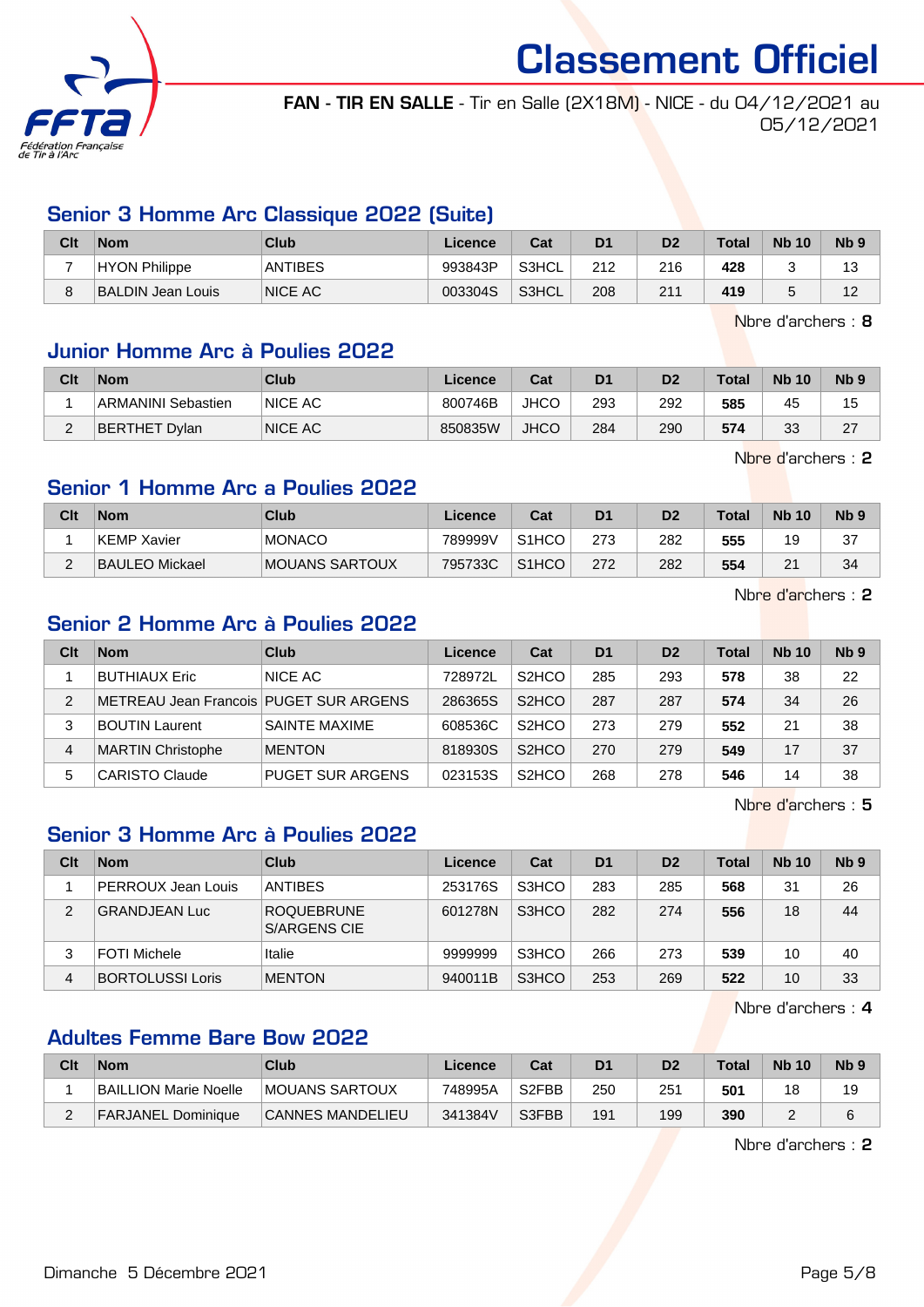

# FAN - TIR EN SALLE - Tir en Salle (2X18M) - NICE - du 04/12/2021 au 05/12/2021

#### Adultes Homme Bare Bow 2022

| Clt | <b>Nom</b>                | <b>Club</b> | Licence | $R_{\rm eff}$<br>⊍d | D <sup>1</sup> | D <sub>2</sub> | Tota. | <b>N<sub>b</sub></b><br>10 | N <sub>b</sub> <sub>9</sub> |
|-----|---------------------------|-------------|---------|---------------------|----------------|----------------|-------|----------------------------|-----------------------------|
|     | <b>FORNACINI</b><br>Fabio | Italie      | 9999999 | S1HBB               | 18′            | 200            | 381   |                            |                             |

Nbre d'archers : 1

# Autres tirs

# Benjamin Homme Arc Classique 2022

| Tir              | <b>Nom</b>    | Club           | Licence | $\sim$<br>sal | D <sub>1</sub> | D <sub>2</sub> | <b>Total</b> | <b>Nb 10</b> | N <sub>b</sub> 9 |
|------------------|---------------|----------------|---------|---------------|----------------|----------------|--------------|--------------|------------------|
| Tir <sub>2</sub> | NICOLAÏ Dylan | <b>NICE AC</b> | 967254N | <b>BHCL</b>   | 225            | 247            | 472          |              |                  |

Nbre d'archers : 1

# Minime Homme Arc Classique 2022

| <b>Tir</b>       | <b>Nom</b>   | Club                | icence      | ่∩ำง<br><b>Sa</b> | D <sub>1</sub> | D <sub>2</sub> | <b>Total</b> | <b>Nb</b><br>10 | <b>Nb</b> |
|------------------|--------------|---------------------|-------------|-------------------|----------------|----------------|--------------|-----------------|-----------|
| Tir <sub>2</sub> | ABID<br>Remi | <b>NICE</b><br>____ | 10G<br>228V | <b>MHCL</b>       | 236<br>__      | 254<br>$\sim$  | 490          |                 |           |

Nbre d'archers : 1

## Cadet Femme Arc Classique 2022

| Tir                   | <b>Nom</b>    | <b>Club</b>          | Licence | ่ ี่ ี่ ่า ่<br>⊍a | D <sub>1</sub> | D <sub>2</sub> | Total              | <b>N<sub>b</sub></b><br>10 | <b>Nb</b> |
|-----------------------|---------------|----------------------|---------|--------------------|----------------|----------------|--------------------|----------------------------|-----------|
| Tir <sub>2</sub><br>- | BOURET Melina | <b>NICE</b><br>_____ | 915063J | $\cap$<br>ั∪∟<br>◡ | 224            | 253<br>__      | $\overline{a}$<br> |                            |           |

Nbre d'archers : 1

# Cadet Homme Arc Classique 2022

| Tir      | <b>Nom</b>                  | <b>Club</b> | Licence | Cat         | D <sub>1</sub> | D <sub>2</sub> | Total | <b>Nb 10</b> | Nb <sub>9</sub> |
|----------|-----------------------------|-------------|---------|-------------|----------------|----------------|-------|--------------|-----------------|
| Tir 2    | SAUGNAC Adrien              | <b>NICE</b> | 823702D | <b>CHCL</b> | 272            | 271            | 543   | 22           | 25              |
| Tir $21$ | FOCKE DE<br>BEAUCOURT Soren | <b>NICE</b> | 889608R | <b>CHCL</b> | 256            | 255            | 511   | 14           | 16              |
| Tir 2    | BARKATS Maxime              | <b>NICE</b> | 873964L | <b>CHCL</b> | 188            | 229            | 417   |              | 14              |

Nbre d'archers : 3

# Senior 1 Femme Arc Classique 2022

| <b>Tir</b> | <b>Nom</b>  | Club    | Licence | <b>Take</b><br>⊍તા       | D <sub>1</sub> | D <sub>2</sub> | Total | <b>N<sub>b</sub></b><br>10 | N <sub>b</sub> 9 |
|------------|-------------|---------|---------|--------------------------|----------------|----------------|-------|----------------------------|------------------|
| Tir 2      | DESIRY Nora | ANTIBES | 886129  | S <sub>1</sub> FCI<br>◡∟ | 251<br>$\sim$  | 246<br>__      | 497   |                            | 20<br>__         |

Nbre d'archers : 1

## Senior 1 Homme Arc Classique 2022

| Tir   | <b>Nom</b>          | Club                    | Licence | Cat                | D <sub>1</sub> | D <sub>2</sub> | Total | <b>Nb 10</b> | N <sub>b</sub> <sub>9</sub> |
|-------|---------------------|-------------------------|---------|--------------------|----------------|----------------|-------|--------------|-----------------------------|
| Tir 2 | BEDROSSIAN Bryan    | <b>CANNES MANDELIEU</b> | 628764P | S <sub>1</sub> HCL | 294            | 293            | 587   | 47           | 13                          |
| Tir 2 | <b>KREJ Gregory</b> | MOUANS SARTOUX          | 602879D | S <sub>1</sub> HCL | 288            | 286            | 574   | 35           | 24                          |
| Tir 2 | LEROY Beniamin      | <b>CANNES MANDELIEU</b> | 634452X | S <sub>1</sub> HCL | 273            | 274            | 547   | 24           | 20                          |

Nbre d'archers : 3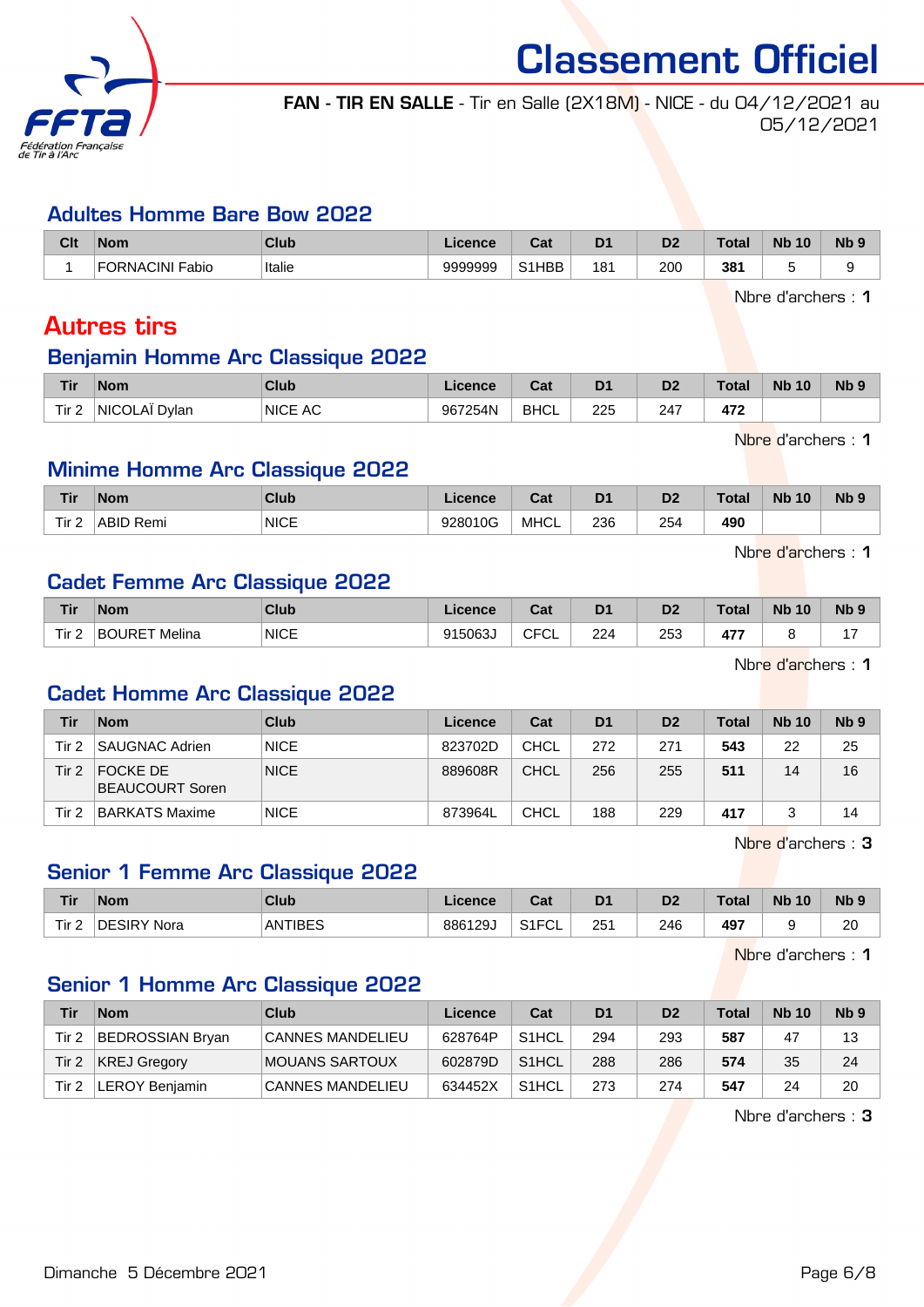

FAN - TIR EN SALLE - Tir en Salle (2X18M) - NICE - du 04/12/2021 au 05/12/2021

#### Senior 2 Femme Arc Classique 2022

| <b>Tir</b>                   | <b>Nom</b>                 | Club           | Licence | ົີີ່<br>uau               | D <sub>1</sub> | D <sub>2</sub> | <b>Total</b> | <b>Nb</b><br>10 | N <sub>b</sub> <sub>9</sub> |
|------------------------------|----------------------------|----------------|---------|---------------------------|----------------|----------------|--------------|-----------------|-----------------------------|
| Tir <sub>2</sub><br><u>L</u> | <b>DUCHENE</b><br>Michelle | <b>NICE AC</b> | 973141M | S <sub>2</sub> FCL<br>∵∪∟ | າາາ<br>۷       | ∩⊿.<br>20      | 437          |                 |                             |

Nbre d'archers : 1

# Senior 2 Homme Arc Classique 2022

| <b>Tir</b>       | <b>Nom</b>                                                                                                                                                                                                                                                                                                                                                                                   | <b>Club</b> | <b>Licence</b> | $\sim$<br>ual      | D <sub>1</sub> | D2  | <b>Total</b> | <b>Nb 10</b>  | Nb 9        |
|------------------|----------------------------------------------------------------------------------------------------------------------------------------------------------------------------------------------------------------------------------------------------------------------------------------------------------------------------------------------------------------------------------------------|-------------|----------------|--------------------|----------------|-----|--------------|---------------|-------------|
| Tir <sub>2</sub> | $\overline{C}$ $\overline{C}$ $\overline{C}$ $\overline{C}$ $\overline{C}$ $\overline{C}$ $\overline{C}$ $\overline{C}$ $\overline{C}$ $\overline{C}$ $\overline{C}$ $\overline{C}$ $\overline{C}$ $\overline{C}$ $\overline{C}$ $\overline{C}$ $\overline{C}$ $\overline{C}$ $\overline{C}$ $\overline{C}$ $\overline{C}$ $\overline{C}$ $\overline{C}$ $\overline{C}$ $\overline{$<br>Dirk | <b>NICE</b> | 685112M        | S <sub>2</sub> HCL | 262            | 260 | につつ<br>32Z   | $\sim$<br>. J | $\sim$<br>- |

Nbre d'archers : 1

# Senior 3 Femme Arc Classique 2022

| <b>Tir</b> | 'Nom                        | <b>Club</b> | icence  | ו ה<br>uai  | D <sub>1</sub> | D <sub>2</sub>       | <b>Total</b> | <b>Nb</b><br>10 | <b>Nb</b> |
|------------|-----------------------------|-------------|---------|-------------|----------------|----------------------|--------------|-----------------|-----------|
| Tir 2      | <b>COFFIER</b><br>Christine | ANTIBES     | 841076N | S3FCI<br>◡∟ | 269            | 252<br>$\sim$ $\sim$ | 504<br>-54   |                 | 24        |

Nbre d'archers : 1

## Senior 3 Homme Arc Classique 2022

| Tir              | <b>Nom</b>          | <b>Club</b>   | <b>Licence</b> | $\sim$<br>⊍a | D1  | D2  | Total                | <b>Nb</b><br>10 | Nb ? |
|------------------|---------------------|---------------|----------------|--------------|-----|-----|----------------------|-----------------|------|
| Tir.<br><u>L</u> | <b>HOOG Richard</b> | <b>MENTON</b> | 075558D        | S3HCL        | 248 | 229 | $-1$<br>$\mathbf{a}$ |                 | 10   |

Nbre d'archers : 1

#### Junior Homme Arc à Poulies 2022

| Tir              | <b>Nom</b>         | Club    | Licence | Cat         | D <sub>1</sub> | D2  | <b>Total</b> | <b>Nb 10</b> | N <sub>b</sub> <sub>9</sub> |
|------------------|--------------------|---------|---------|-------------|----------------|-----|--------------|--------------|-----------------------------|
| Tir 2            | BERTHET Dylan      | NICE AC | 850835W | <b>JHCO</b> | 294            | 293 | 587          | 47           |                             |
| Tir <sub>2</sub> | ARMANINI Sebastien | NICE AC | 800746B | <b>JHCO</b> | 291            | 290 | 581          | 41           | 19                          |

Nbre d'archers : 2

## Senior 1 Homme Arc a Poulies 2022

| <b>Tir</b> | <b>Nom</b>     | Club                   | Licence | Cat                | D <sub>1</sub> | D <sub>2</sub> | <b>Total</b> | <b>N<sub>b</sub></b><br>10 <sup>°</sup> | N <sub>b</sub> <sub>9</sub> |
|------------|----------------|------------------------|---------|--------------------|----------------|----------------|--------------|-----------------------------------------|-----------------------------|
| Tir 2      | BAULEO Mickael | <b>IMOUANS SARTOUX</b> | 795733C | S <sub>1</sub> HCO | 270            | 274            | 544          |                                         | 42                          |

Nbre d'archers : 1

# Senior 2 Homme Arc à Poulies 2022

| <b>Tir</b> | <b>Nom</b>            | <b>Club</b>                       | Licence | $\sim$<br>Jar      | D <sub>1</sub> | D <sub>2</sub> | <b>Total</b> | <b>N<sub>b</sub></b><br>10 | N <sub>b</sub> <sub>9</sub> |
|------------|-----------------------|-----------------------------------|---------|--------------------|----------------|----------------|--------------|----------------------------|-----------------------------|
| Tir $2$    | <b>CARISTO Claude</b> | <b>SUR ARGENS</b><br><b>PUGET</b> | 023153S | S <sub>2</sub> HCO | 275            | 274<br>ے       | 546          |                            | 44                          |

Nbre d'archers : 1

# Senior 3 Homme Arc à Poulies 2022

| <b>Tir</b> | <b>Nom</b>               | <b>Club</b> | Licence | r.,<br>ual | D <sub>1</sub> | D <sub>0</sub><br>ש | <b>Total</b>       | <b>N<sub>b</sub></b><br>10 | <b>Nb</b>    |
|------------|--------------------------|-------------|---------|------------|----------------|---------------------|--------------------|----------------------------|--------------|
| Tir 2      | PERROUX<br>Louis<br>Jean | ANTIBES     | 253176S | S3HCO      | 289            | 282<br>$-$          | ет.<br><br>. J / L | 2F<br>JJ.                  | $\sim$<br>∠∪ |

Nbre d'archers : 1

Nombre total d'archers : 109

Club Organisateur :  $\qquad \qquad \qquad$  Arbitre responsable :